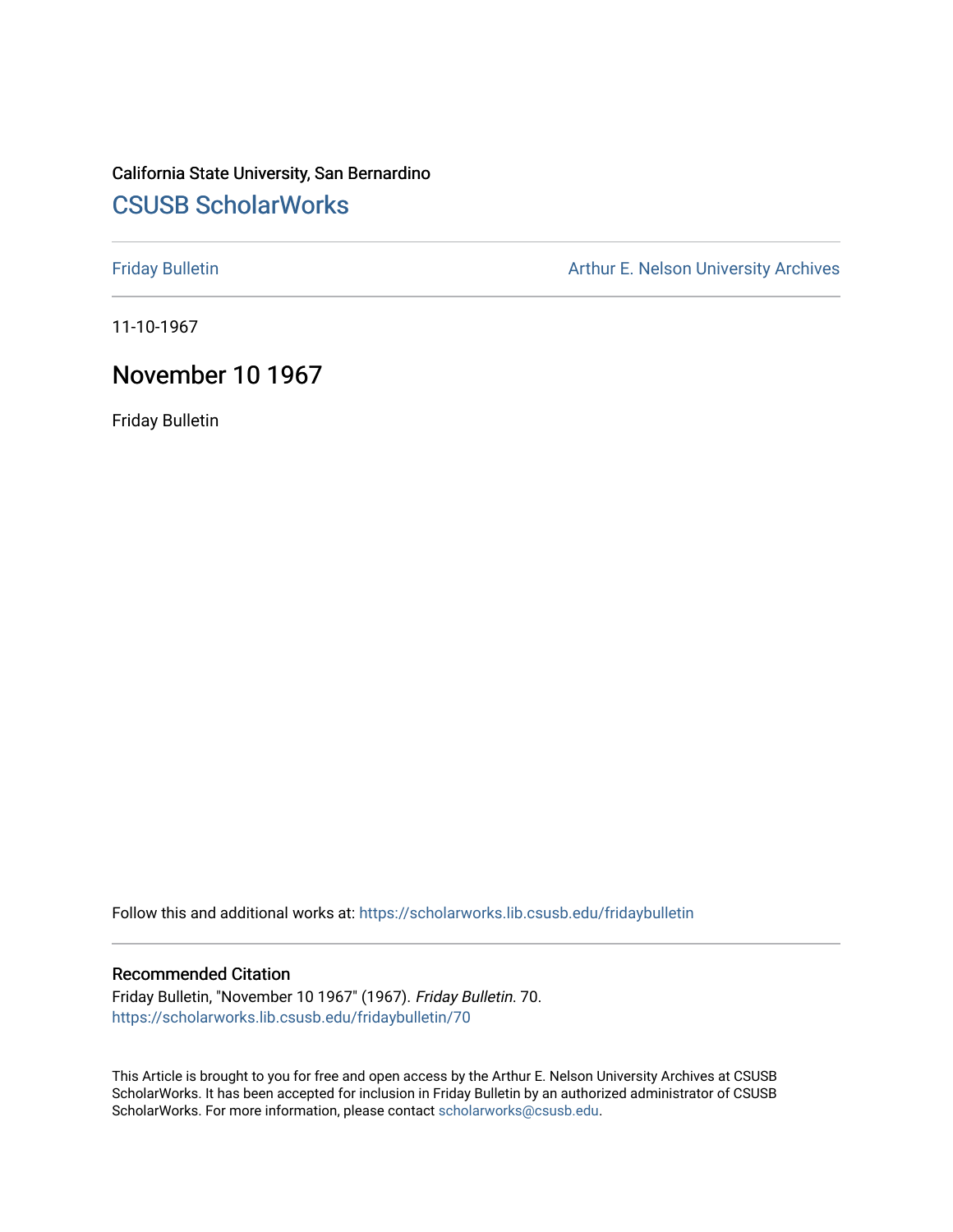# CALIFORNIA STATE COLLEGE AT SAN BERNARDINO

**November 10, 1967** 

The **BULLETIN** 

**BULLETIN TO CUT Growth of the College is forcing the Publications NEWS OF MEETINGS Office to curtail the mushrooming size of the Weekly Bulletin. In order to meet space limita-**

**tions, the Bulletin no longer will be able to publish the fact that administrators, faculty or staff have attended meetings. The "People in the News" items regarding meetings will concentrate on participation or publication at meetings, rather than attendance.** 

**However, the Bulletin staff will continue to urge all CSCSB personnel to contribute news items of general interest: publications, promotions, elections, births, deaths, speeches, television or radio appearances (see below), etc.** 

**"TV GUIDE" ADVANCE Some College personnel have appeared on tele-NEWS SOLICITED vision recently. In the future the Bulletin would encourage all CSCSB personnel who know** 

**they are going to appear on TV or radio to give the Publications Office advance notice, so other CSCSB personnel can tune in.** 

> **DOTTIE OGLE NIX IN PIANO RECITAL NEXT TUESDAY**

**Dottie Ogle Nix, Pianisi from Santa Ana, will give a** 

ital Tuesday, November 14, in PS-10 from 11:30 a.m. to 1:30 p.m.

**Miss Nix has given many Orange County recitals and teaches in**  the Yorba Linda and Santa Ana area. Having begun to study the piano **at three years old under the tutelage of her father, Mrs. Nix has recently studied with Johana Harris, pianist and wife of composer Roy Harris of Los Angeles. She also studied at the Vienna Conserva tory.** 

**One of Mr. Harris' compositions will be included in her CSCSB**  recital, as well as compositions by Beethoven, Franck, Ravel and **Alban Berg.** 

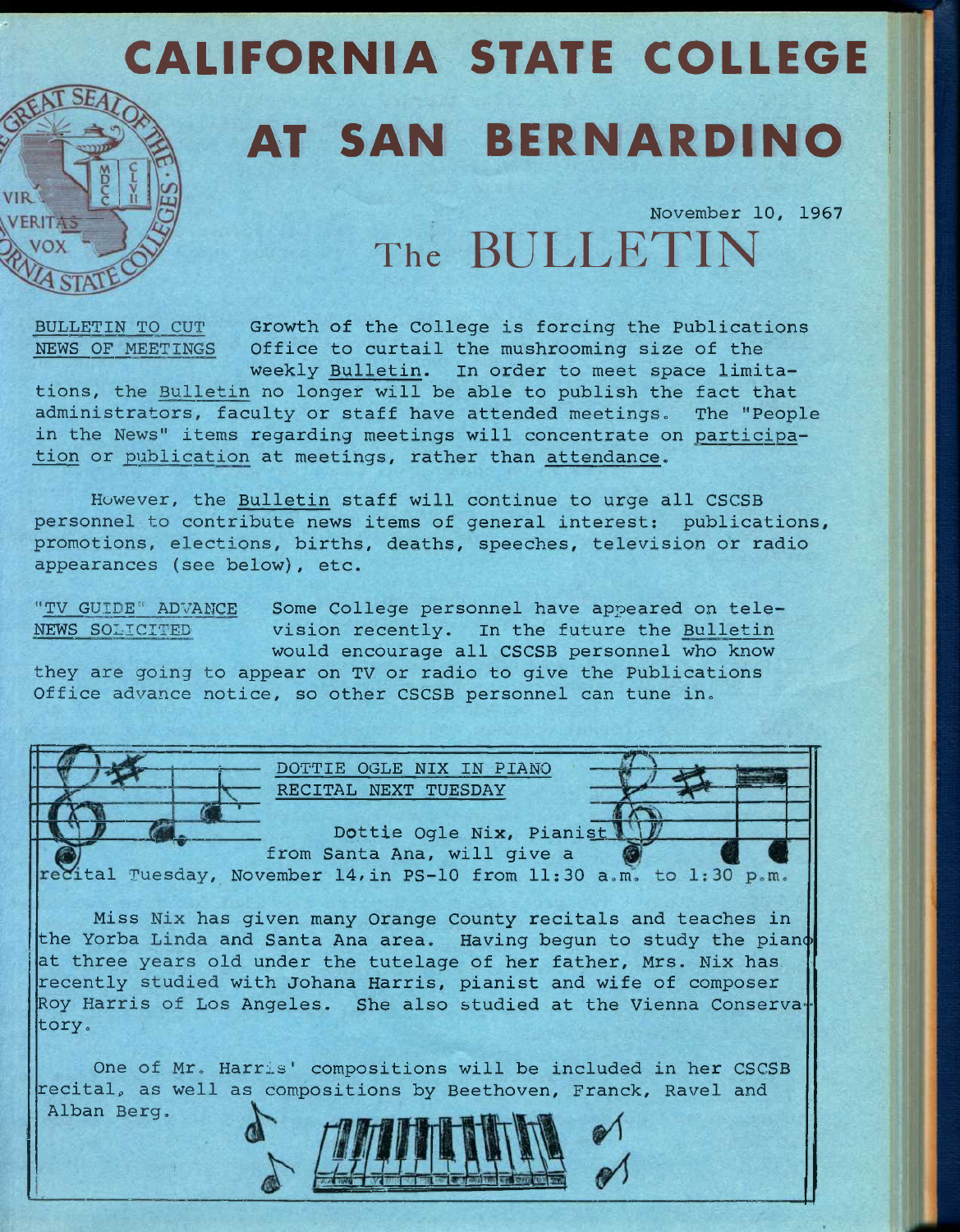**LIBRARY DISPLAYS The College Library is currently displaying scenes SCENES OF VENICE of Venice from the Frank V. de Bellis photograph collection. The large number of photographs in-**

**cluded in this collection will permit the library to offer many unusual view's of the beautiful Adriatic city.** 

**The rotating collection, a gift to the California State Colleges from Frank V. de Bellis, will remain on our campus until the end of November.** 

**"TEACHING MACHINE" Faculty members who notice student deficiencies MATERIALS AVAILABLE in four areas --statistics, algebra, German and Spanish-— can now refer them to a new "teaching machine" in the Library. Programmed instruction materials in these areas can give the student self-tutoring help.** 

**"This programmed material gives an ideal refresher for students who may want to brush up on their high school algebra, for example," said Dr. James Freeman, Director of Institutional Studies, "The more this system is used;, the more materials will become available. It is**  like having a private tutor available to students who need help in these **areas." i** 

Dr. Freeman currently is planning wider use of computers on the **CSCSB campus, for instructional and administrative purposes. ;** 

PHILOSOPHY FORUM A new, continuing series of open discussions and STARTS WEDNESDAY debates, sponsored by the Philosophy Staff, will<br>begin on Wednesday, November 15, in Room L-141 at<br>19.30 Professor Paul Johnson (Philosophy) will moderate a discussion 12:30. Professor Paul Johnson (Philosophy) will moderate a discussion by Professors Ward McAfee (History) and Leslie Van Marter (Philosophy) on the topic "Values and History." After a round of exhanges by them, the audience will be free to participate. All faculty, staff and students are welcome, and suggestions for future topics and speakers will be appreciated. The Philosophy Forum is eager to tackle any **lively issue, new or old.** 

**PROFESSORS PASS Two professors of English exploded for five-touchdown FOR FIVE TD'S passing performances last week in the Faculty Touch** 

 $\mathbf{E}$ ଷ୍

Football League. Charles Clifton connected on five **touchdown throws to 6-foot-3 Bob Stein, who outleaped the defense for ^**  all the winners' scoring in a 5-3 victory by George McMichael's team **over Jesse Hiraoka's. Phil Present caught two TD passes from Dr. Hiraoka, who ran for the other score.** 

**Clark Mayo's five touchdown passes sparked Bruce Golden's team to a 7-1 rout of Ed White's. Mayo hit Bob Roberts for three touchdowns, Ron Barnes and Golden for one each. Barnes and Mayo also ran to score. Dr. White scored on a pass from Mike Eberhard.**